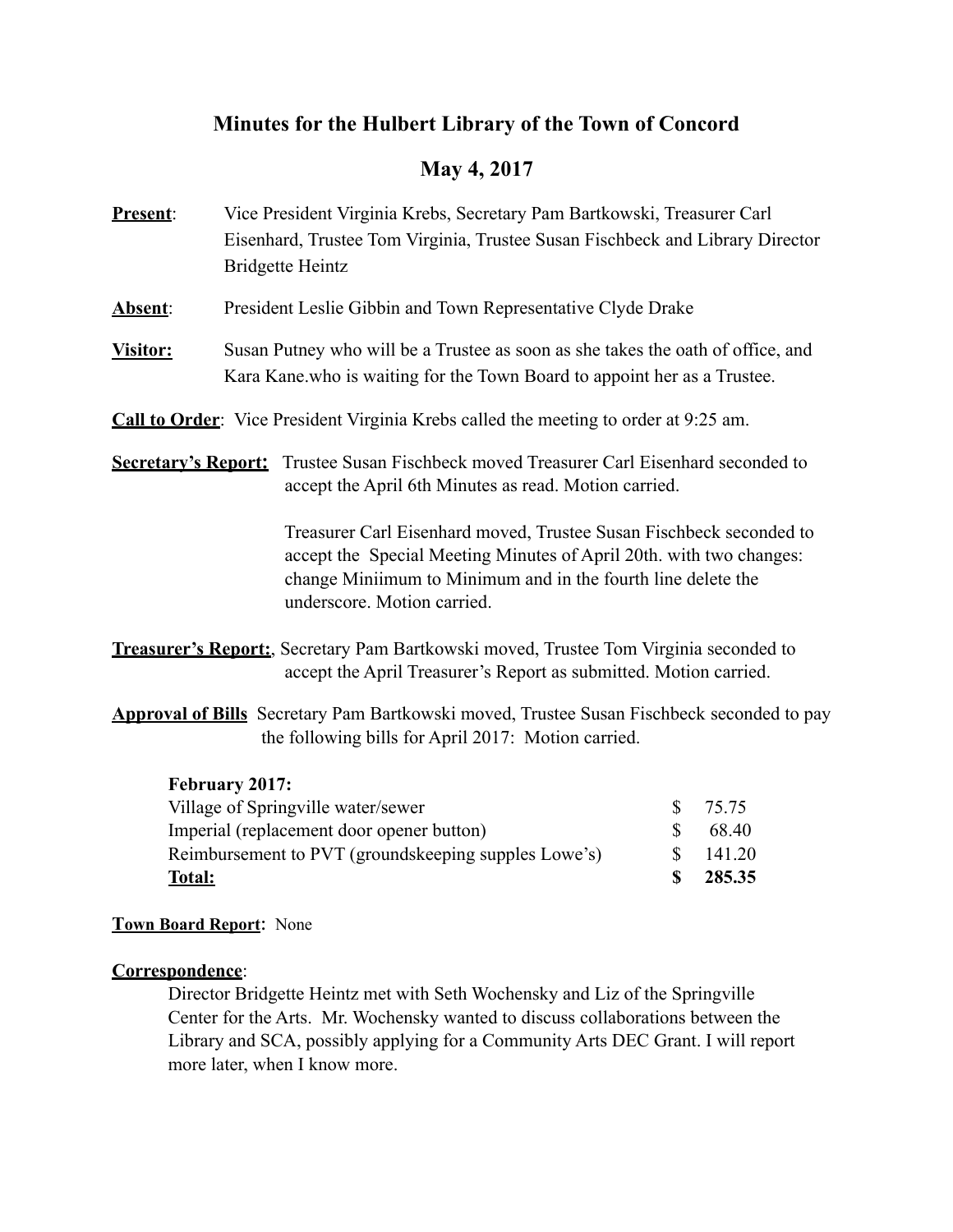#### **Library Improvements:** None

**Director's Report:** Library Director Bridgette Heintz informed the Board that:

- 1. The next phase of the summer programming is underway, She is waiting for price quotes from presenters/ performers.
- 2. The Town patched the parking lot and dropped off topsoil for Jason Bond to work on the outside spring cleaning.
- 3. The library has been exceptionally popular this month with numerous requests for extra Maker Club sessions (St. Al's Girl Scout troop and a Cub Scout troop), a class visit from St. Al's and a request for space for an open house for Girl Scout recruitment.
- 4. The Early Literacy Community Asset Analysis (Ready 2 Read initiative) is complete. All feedback was positive and some really good suggestions for programs and future collaborations were made.

#### **Director's BECPL Committee Work:** None

#### **Old Business:** None

#### **New Business:**

- 1. Treasurer Carl Eisenhard moved, Trustee Susan Fischbeck seconded to transfer \$1,500 from savings for summer presenters/performers as proposed by the Director. Motion carried.
- 2. Secretary Pam Bartkowski moved, Treasurer Carl Eisenhard seconded to use \$45 of Bullet Aide to purchase the Osmo Coding Game to add to the Maker Club offerings. Motion carried.